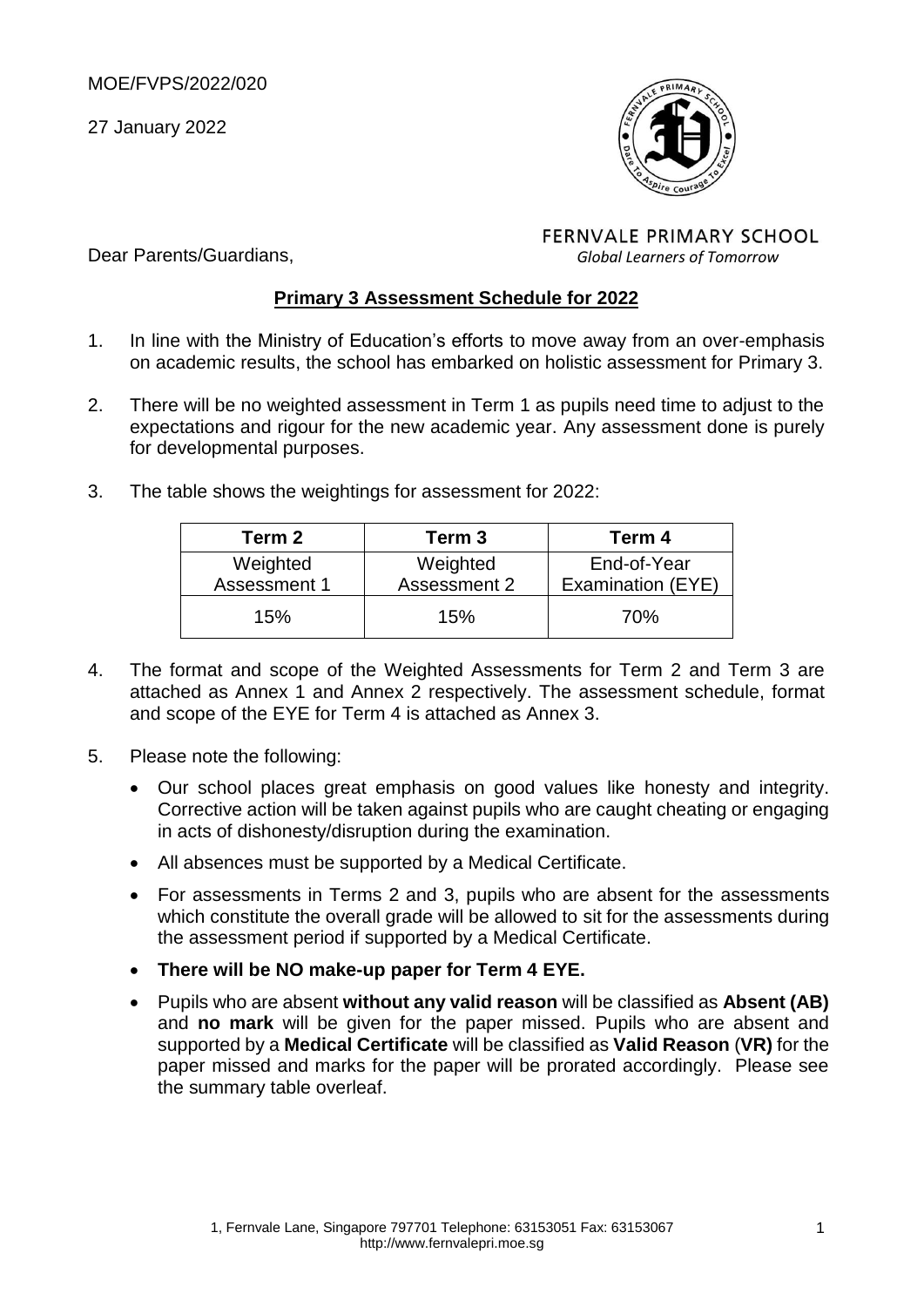| <b>Subject</b>                | <b>Present</b>                                     | <b>Absent</b>              | <b>Marks</b>                                                                                                            |
|-------------------------------|----------------------------------------------------|----------------------------|-------------------------------------------------------------------------------------------------------------------------|
| English /<br>Mother<br>Tongue | - Listening<br>Comprehension<br>Paper 1<br>Paper 2 | Oral                       | - VR for the paper missed (if<br>there is MC); Overall marks<br>to be prorated to 100%<br>- AB for the paper missed (if |
|                               | Oral<br>Paper 1<br>Paper <sub>2</sub>              | Listening<br>Comprehension | there is no MC)                                                                                                         |
|                               | Oral<br>Listening<br>Comprehension<br>Paper 2      | Paper 1                    |                                                                                                                         |
|                               | Oral<br>Listening<br>Comprehension<br>Paper 1      | Paper <sub>2</sub>         | - VR for all papers (if there is<br>$MC$ )<br>- AB for all papers (if there is<br>no MC)                                |
| Mathematics /<br>Science      | Absent for the assessment                          |                            | - VR for all papers (if there is<br>MC)<br>- AB for all papers (if there is<br>no MC)                                   |

- 6. Should you have any queries, you may contact the respective subject teachers at 63153051 or you may also email them at ["fernvale\\_ps@moe.edu.sg"](mailto:fernvale_ps@moe.edu.sg).
- 7. A soft copy of the assessment schedule is placed in our website, under Parents' Corner, Assessment Matters.
- 8. Thank you.

With regards<br>  $\bigcup$   $\bigcup$   $\bigcup$   $\bigcup$ 

Mdm Balakrishna Vyjanthimala Principal Fernvale Primary School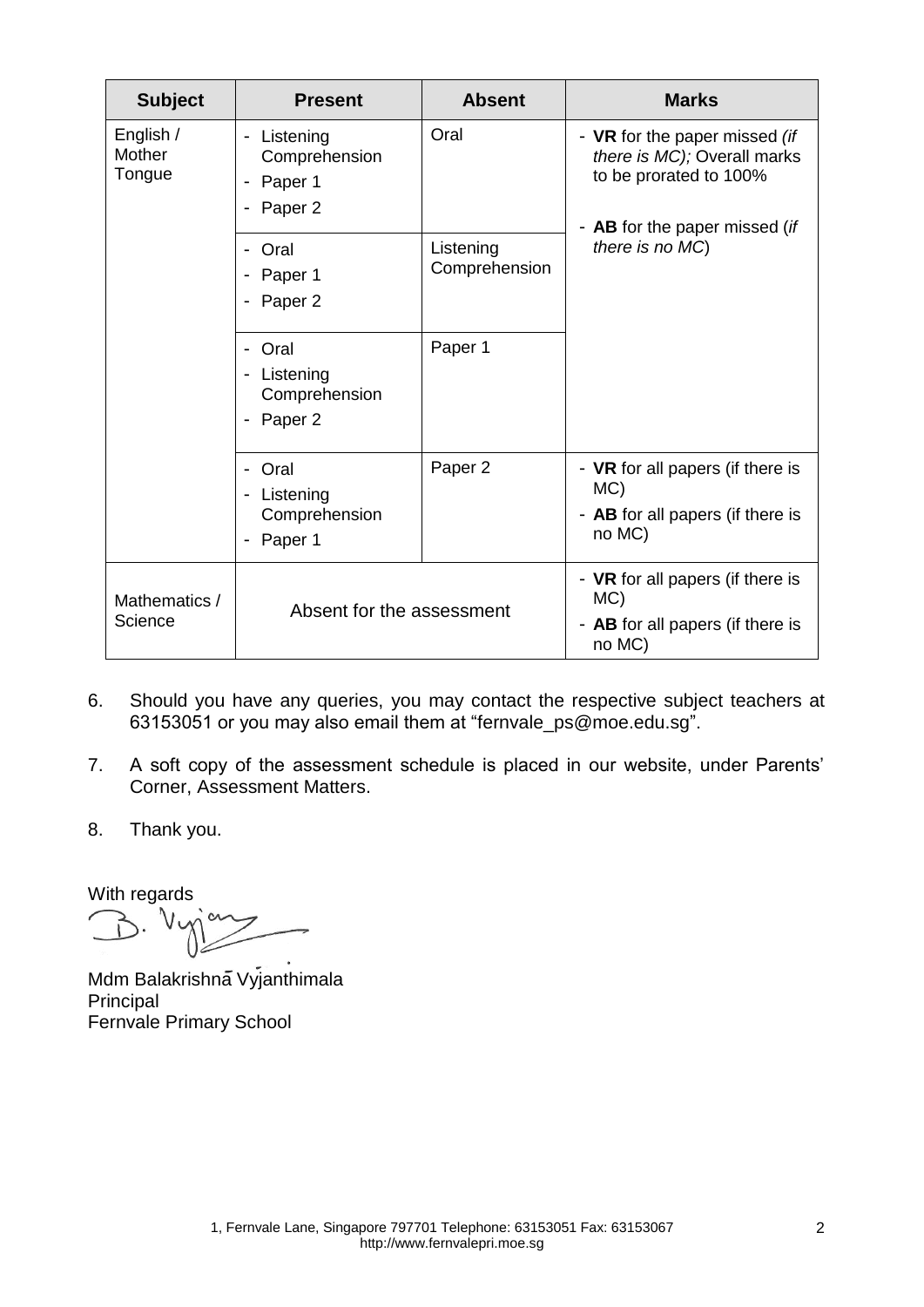#### **Annex 1**

## **Primary 3 Assessment Schedule for Term 2 (2022)**

### **English Language**

The assessment schedule for Term 2 is as follows:

| <b>Assessment</b>        | <b>Units / Components covered</b>                                                                                                 | <b>Assessment Period</b>          | Weighting |
|--------------------------|-----------------------------------------------------------------------------------------------------------------------------------|-----------------------------------|-----------|
| Weighted<br>Assessment 1 | STELLAR Units 1 to 4<br>Spelling Lists (Terms 1 & 1 <sup>st</sup> 2<br>for Term 2)<br><b>Supplementary Worksheets</b><br>(Term 1) | Term 2 Week 6<br>(25 to 29 April) | 20 marks  |

## Weighted Assessment 1 Format for English Language

| <b>Component</b>          | <b>Item</b><br><b>Type</b> | No. of<br><b>Questions</b> | <b>Total</b><br><b>Marks</b> | <b>Test Scope</b>                                                 |
|---------------------------|----------------------------|----------------------------|------------------------------|-------------------------------------------------------------------|
| Grammar                   | <b>MCQ</b>                 | 5                          | 5                            | Units 1 to 4<br>$\overline{\phantom{0}}$<br>Understanding of<br>- |
| Vocabulary                | <b>MCQ</b>                 | 3                          | 3                            | Language Use<br>Comprehension<br>-                                |
| <b>Sentence Combining</b> | <b>OE</b>                  | 4                          | $\overline{4}$               |                                                                   |
| Comprehension             | MCQ/<br>FIB/OE             | Up to $8$                  | 8                            |                                                                   |
| <b>Total</b>              | 20                         |                            |                              |                                                                   |

- MCQ : Multiple Choice Questions
- FIB : Fill in the Blanks
- OE : Open-ended question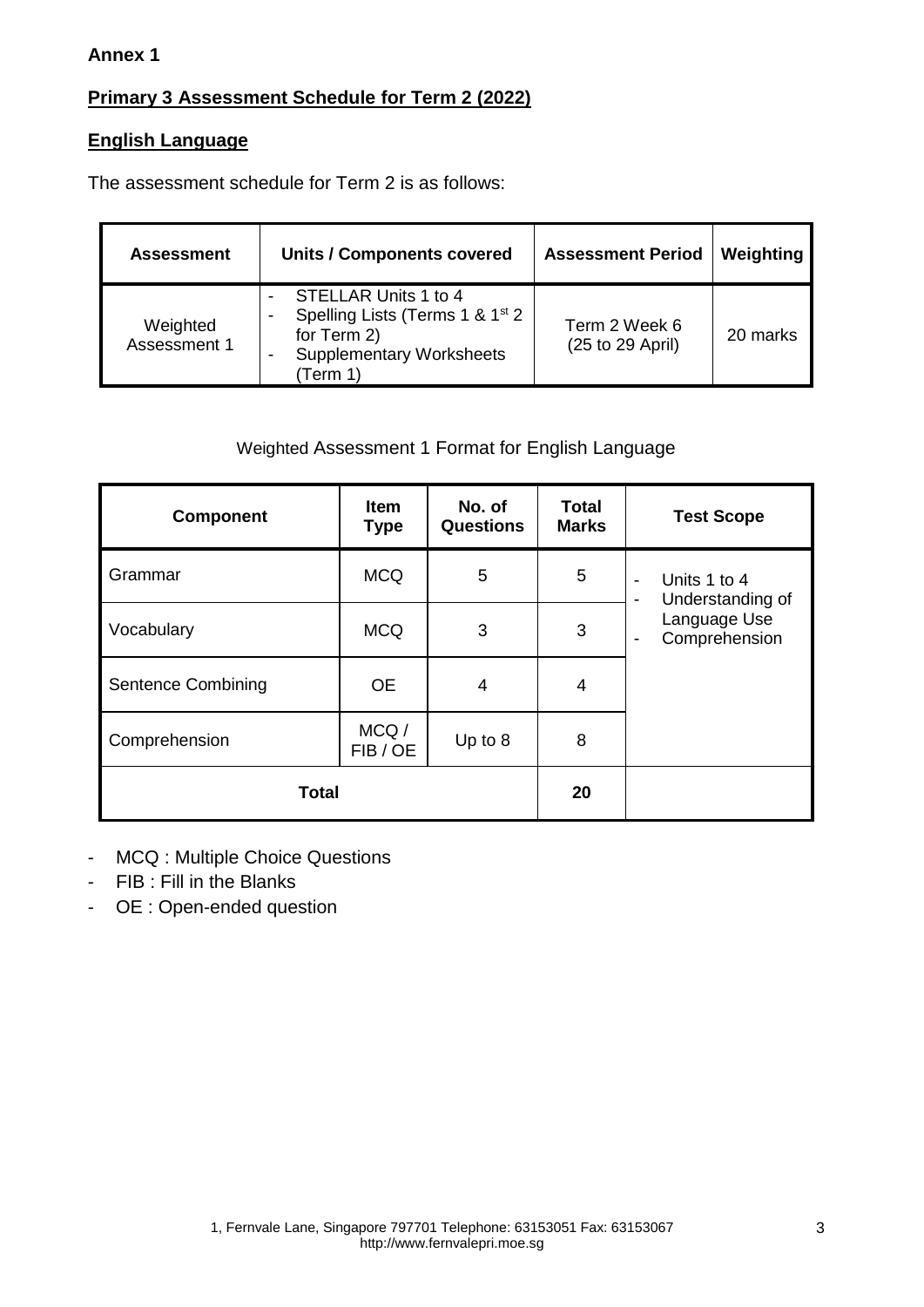### **Mathematics**

The assessment schedule for Term 2 is as follows:

| <b>Assessment</b>        | Units covered                                                                                                                                                                                                                    | <b>Assessment Period</b>       | Weighting |
|--------------------------|----------------------------------------------------------------------------------------------------------------------------------------------------------------------------------------------------------------------------------|--------------------------------|-----------|
| Weighted<br>Assessment 1 | Numbers to 10 000<br><b>Addition &amp; Subtraction</b><br>Within 10 000<br>Word Problems: Addition<br>$\blacksquare$<br>& Subtraction<br>Multiplication Tables of 6,<br>$\overline{\phantom{a}}$<br>7, 8 and 9<br>Multiplication | Term 2 Week 8<br>(9 to 13 May) | 30 marks  |

### Weighted Assessment 1 Format for Mathematics

| <b>Section</b> | <b>Format</b>                            | No of<br><b>Questions</b> | <b>Marks</b>   | <b>Total</b><br><b>Marks</b> | <b>Test Scope</b>                                                              |
|----------------|------------------------------------------|---------------------------|----------------|------------------------------|--------------------------------------------------------------------------------|
| A              | <b>Multiple Choice</b><br>Questions      | 3<br>$\overline{2}$       | $\overline{2}$ | 3<br>4                       | Numbers to 10 000<br>$\blacksquare$<br>Addition &<br><b>Subtraction Within</b> |
| B              | Short-Answer<br>Questions                | 3<br>4                    | $\overline{2}$ | 3<br>8                       | 10 000<br>Word Problems:<br>$\blacksquare$<br>Addition &<br>Subtraction        |
| C              | Structured /<br>Long-Answer<br>Questions | 4                         | 3              | 12                           | Multiplication<br>$\blacksquare$<br>Tables of 6, 7, 8<br>and 9                 |
|                | <b>Total</b>                             | 16                        |                | 30                           | Multiplication<br>$\overline{\phantom{a}}$                                     |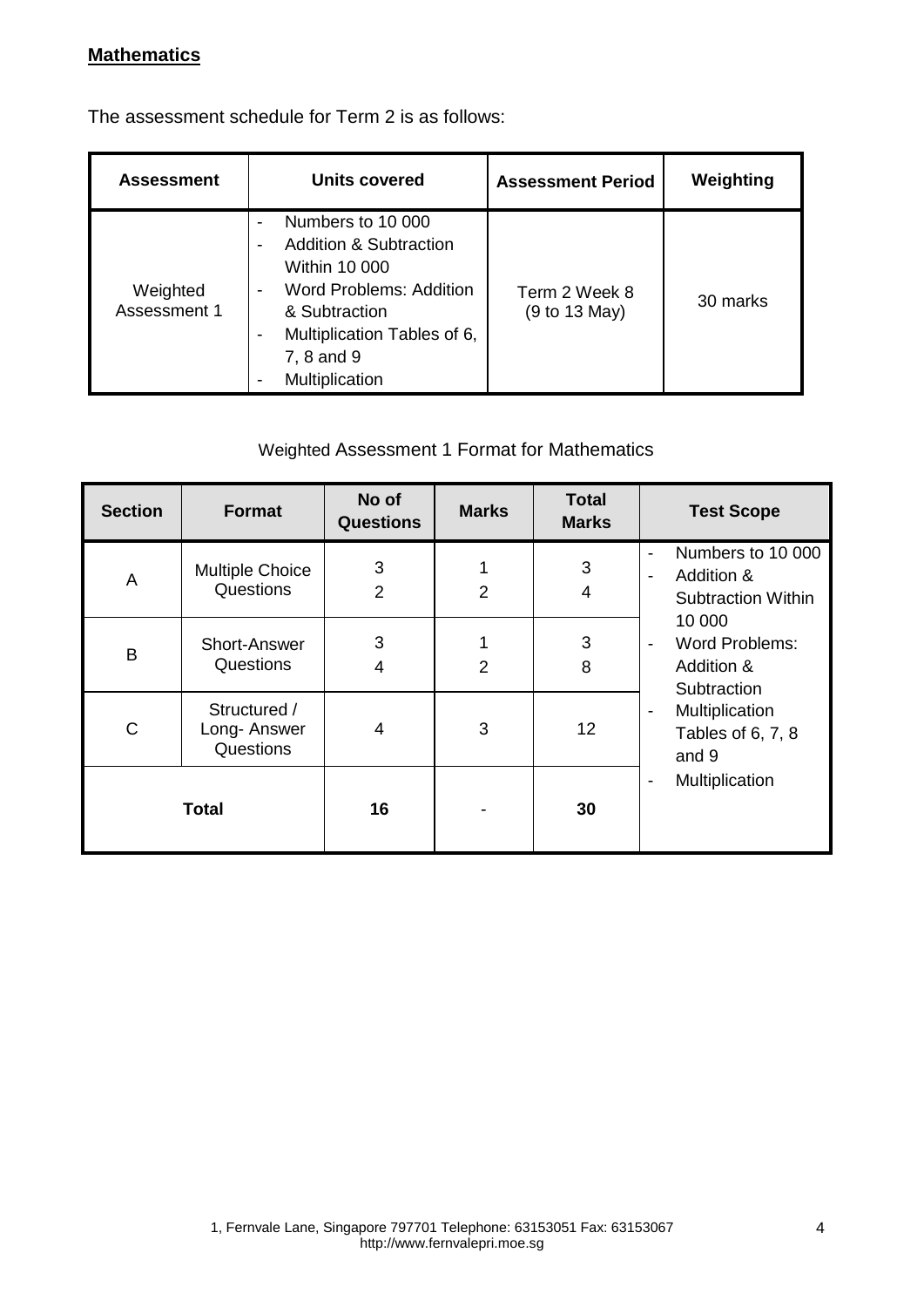### **Science**

The assessment schedule for Term 2 is as follows:

| <b>Assessment</b>        | Units covered                                                                                                                                                                          | <b>Assessment Period</b>       | Weighting |
|--------------------------|----------------------------------------------------------------------------------------------------------------------------------------------------------------------------------------|--------------------------------|-----------|
| Weighted<br>Assessment 1 | <b>Theme: Diversity</b><br>Chapter 1: Classification<br>Chapter 2: Plants<br>Chapter 3: Animals<br>Chapter 4: Fungi and<br><b>Bacteria</b><br>Chapter 5: Exploring<br><b>Materials</b> | Term 2 Week 8<br>(9 to 13 May) | 25 marks  |

### Weighted Assessment 1 Format for Science

| <b>Section</b> | <b>Format</b>                          | No of<br><b>Questions</b> | <b>Marks</b>   | <b>Total</b><br><b>Marks</b> | <b>Test Scope</b>                                                                      |
|----------------|----------------------------------------|---------------------------|----------------|------------------------------|----------------------------------------------------------------------------------------|
| A              | <b>Multiple</b><br>Choice<br>Questions | 7                         | $\overline{2}$ | 14                           | <b>Theme: Diversity</b><br>Chapter 1: Classification<br>Chapter 2: Plants<br>$\bullet$ |
| Β              | Open<br>Ended<br>Question              | 4                         | $2$ to 4       | 11                           | Chapter 3: Animals<br>٠<br>Chapter 4: Fungi and<br>$\bullet$<br><b>Bacteria</b>        |
| Total          |                                        | 10                        |                | 25                           | Chapter 5: Exploring<br>$\bullet$<br><b>Materials</b>                                  |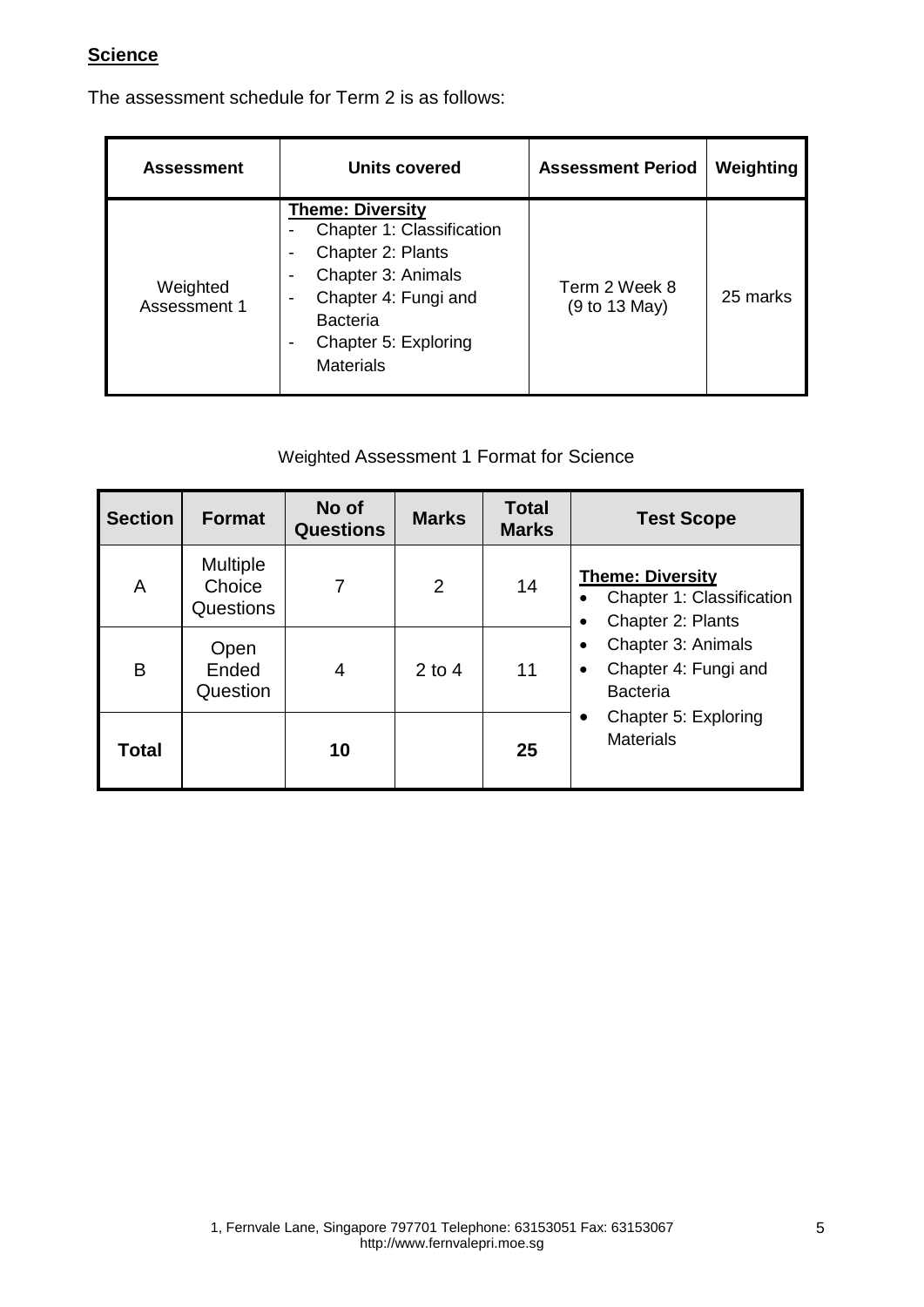### **Mother Tongue Languages**

The assessment schedule for Term 2 is as follows:

## **Chinese Language**

|             | 年级   | 小三第二学段小测试 ( 计分 )<br>(PRIMARY 3 CL/TERM 2 WEIGHTED ASSESSMENT) |        |    |               |
|-------------|------|---------------------------------------------------------------|--------|----|---------------|
|             | 范围   | 第1课到第7课                                                       |        |    |               |
|             | 测试期  | 第二学段第六周 (4月25日-4月29日)                                         |        |    |               |
| 试卷          | 考查项目 | 考查方式                                                          | 题数     | 分数 | 考查内容          |
|             | 辨字测验 | 多项选择                                                          | 5      | 5分 | 辨别音近字和形似字的能力  |
| 试卷          | 词语选择 | 多项选择                                                          | 4      | 4分 | 在语境中应用词语的能力   |
| $( = )$     | 词语搭配 | 多项选择<br>/填充                                                   | 5      | 5分 | 对词语的意思及其用法的掌握 |
|             | 阅读理解 | 开放式                                                           | 3      | 6分 | 考查理解篇章的能力     |
| 部分试卷 (二)总分: |      | 17                                                            | $20$ 分 |    |               |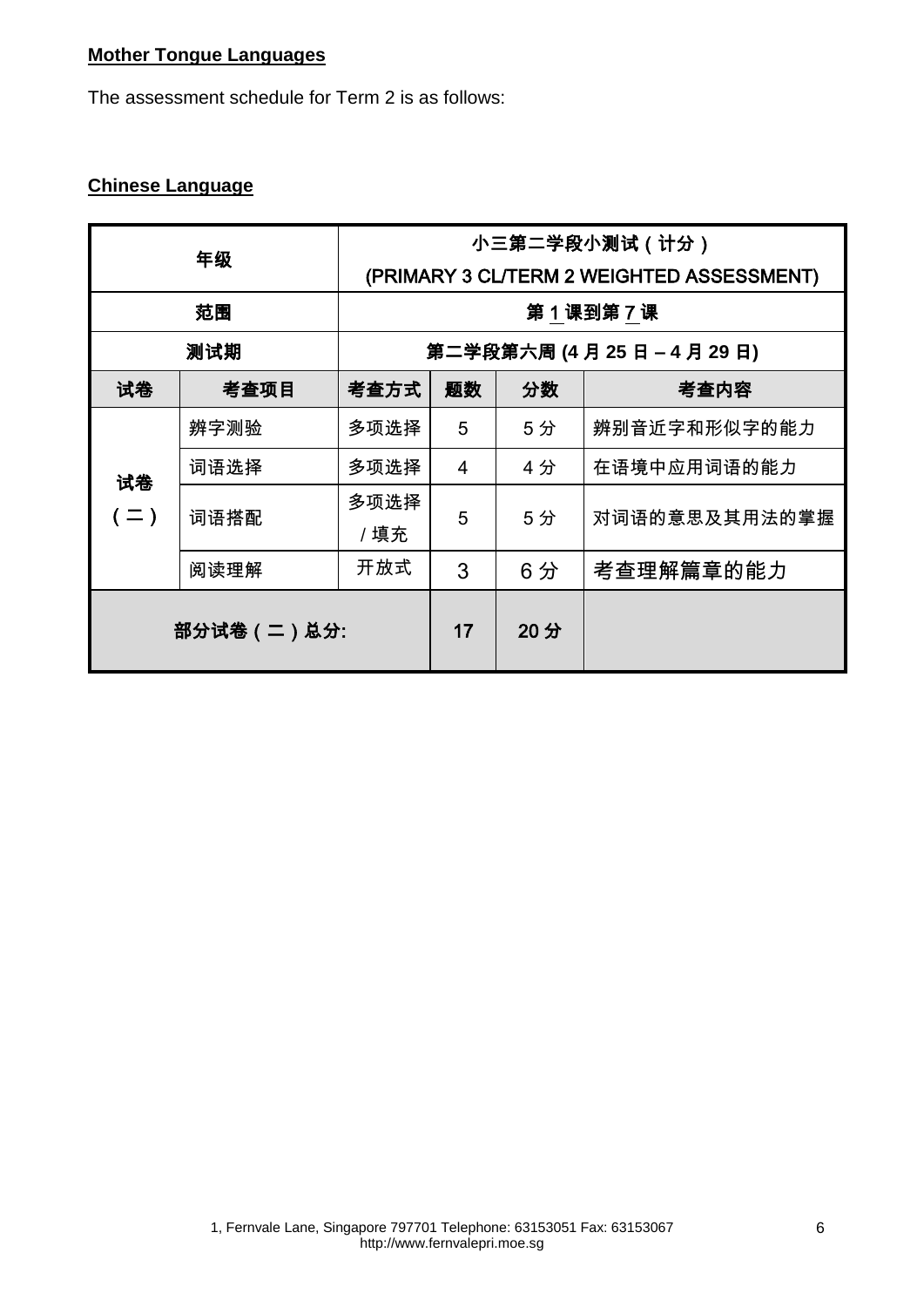### **Malay Language**

| Jangka Masa Penilaian                                                |                                                                                                                                    | Term 2 Week 6 (25 Apr – 29 Apr) |                                               |                          |
|----------------------------------------------------------------------|------------------------------------------------------------------------------------------------------------------------------------|---------------------------------|-----------------------------------------------|--------------------------|
| <b>Kertas</b><br>(Paper)                                             | <b>Skop Ujian</b><br>(Test Scope)                                                                                                  | Jenis Item<br>(Item Type)       | Jumlah<br><b>Item</b><br>(Number<br>of Items) | <b>Markah</b><br>(Marks) |
|                                                                      | Imbuhan<br>Menilai keupayaan murid<br>menggunakan imbuhan yang<br>sesuai berdasarkan konteks<br>yang diberikan.                    | <b>MCQ</b>                      | $\overline{7}$                                | $\overline{7}$           |
| <b>KERTAS2</b><br>Penggunaan<br><b>Bahasa</b><br>$(45 \text{ mini})$ | Peribahasa<br>Menilai keupayaan murid<br>menggunakan pengetahuan<br>peribahasa dalam konteks yang<br>sesuai.                       | <b>MCQ</b>                      | 7                                             | $\overline{7}$           |
|                                                                      | <b>Melengkapkan Teks</b><br>Menilai keupayaan murid<br>menggunakan kosa kata yang<br>sesuai berdasarkan konteks<br>yang diberikan. | <b>OE</b>                       | 3                                             | 6                        |
|                                                                      | <b>Total</b>                                                                                                                       |                                 |                                               | 20                       |

MCQ Soalan Pelbagai Pilihan (Multiple-Choice Questions)<br>OE Soalan Respon Bebas (Open Ended)

Soalan Respon Bebas (Open Ended)

### **Tamil Language**

| தொடர்கணிப்புக் காலம்                     | ஏப்ரல் 25 – ஏப்ரல் 29<br>(நேர அளவு : 50 நிமிடங்கள்) |                |  |
|------------------------------------------|-----------------------------------------------------|----------------|--|
| தொடர்கணிப்பு 1                           |                                                     |                |  |
| பொருளடக்கம்<br>(மொழித்திறன்)             | வினாக்களின்<br>எண்ணிக்கை                            | மதிப்பெண்கள்   |  |
| அ1. சொற்பொருள் (தெரிவுவிடை)              | 3                                                   | 3              |  |
| அ2. மூவிடப்பெயரும் வினையும் (தெரிவுவிடை) | 3                                                   | 3              |  |
| அ3. காலங்கள் (தெரிவுவிடை)                | $\overline{2}$                                      | $\overline{2}$ |  |
| அ4. அடைமொழி (தெரிவுவிடை)                 | 3                                                   | 3              |  |
| ஆ1. செய்யுள் (தெரிவுவிடை)                | 3                                                   | 3              |  |
| கருத்தறிதல் (சுயவிடை)<br>இ.              | 3                                                   | 6              |  |
| மொத்தம்                                  | 17                                                  | 20             |  |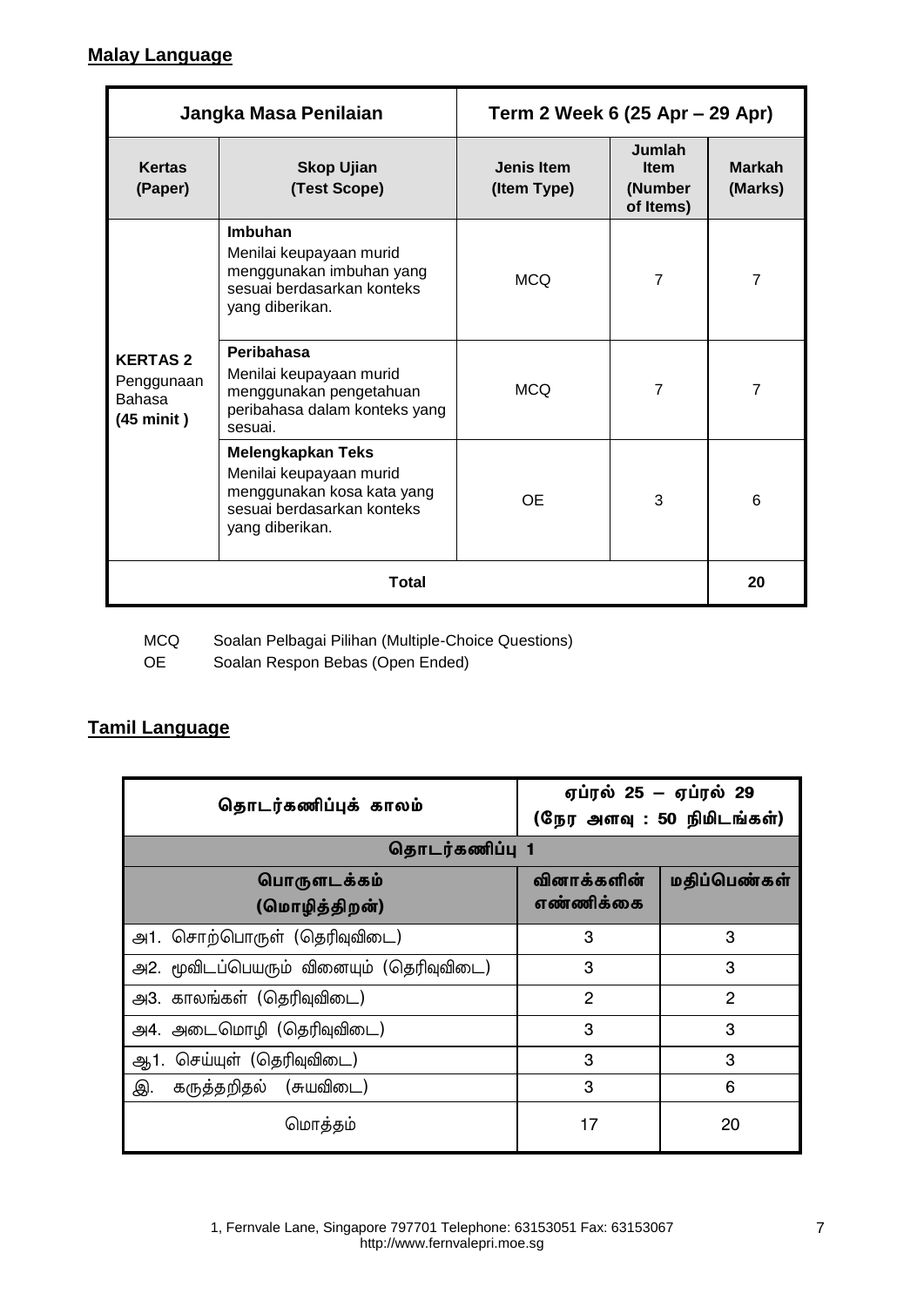#### **Annex 2**

## **Primary 3 Assessment Schedule for Term 3 (2022)**

### **English Language**

The assessment schedule for Term 3 is as follows:

| <b>Assessments</b>       | <b>Units / Components covered</b>                                                                                           | <b>Assessment Period</b>           | Weighting |
|--------------------------|-----------------------------------------------------------------------------------------------------------------------------|------------------------------------|-----------|
| Weighted<br>Assessment 2 | STELLAR Units 1 to 6<br>Spelling Lists (Terms 1 & 2<br>and $1st$ 2 for Term 3)<br>Supplementary<br>Worksheets (Terms 1 & 2) | Term 3 Week 9<br>(22 to 26 August) | 20 marks  |

### Weighted Assessment 2 Format for English Language

| <b>Component</b>          | Item<br><b>Type</b> | No. of<br><b>Questions</b> | <b>Total</b><br><b>Marks</b> | <b>Test Scope</b>                          |
|---------------------------|---------------------|----------------------------|------------------------------|--------------------------------------------|
| Grammar                   | <b>MCQ</b>          | 5                          | 5                            | Units 1 to 6<br>۰<br>Understanding of<br>- |
| Vocabulary                | <b>MCQ</b>          | 3                          | 3                            | Language Use<br>Comprehension<br>-         |
| <b>Sentence Combining</b> | <b>OE</b>           | 4                          | 4                            |                                            |
| Comprehension             | MCQ/<br>FIB/OE      | Up to 8                    | 8                            |                                            |
| <b>Total</b>              | 20                  |                            |                              |                                            |

- MCQ : Multiple Choice Questions

- FIB : Fill in the Blanks
- OE : Open-ended question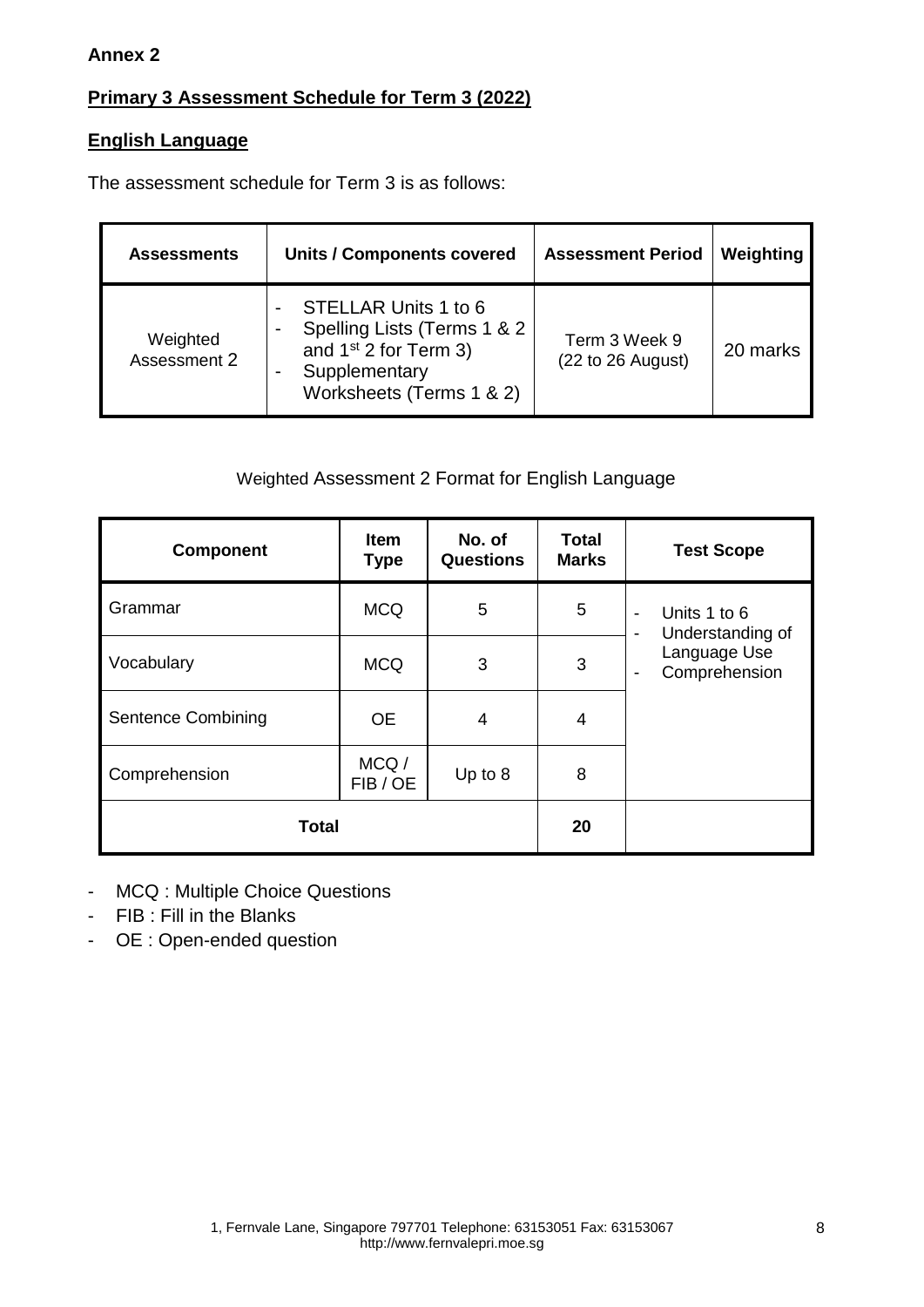### **Mathematics**

The assessment schedule for Term 3 is as follows:

| <b>Assessment</b>        | <b>Units covered</b>                                                                                                                         | <b>Assessment Period</b>           | Weighting |
|--------------------------|----------------------------------------------------------------------------------------------------------------------------------------------|------------------------------------|-----------|
| Weighted<br>Assessment 2 | Money<br>$\overline{\phantom{0}}$<br>Length, Mass and<br>Volume<br><b>Bar Graphs</b><br>$\overline{\phantom{a}}$<br><b>Fractions</b><br>Time | Term 3 Week 9<br>(22 to 26 August) | 30 marks  |

## Weighted Assessment 2 Format for Mathematics

| <b>Section</b> | <b>Format</b>                            | No of<br><b>Questions</b> | <b>Marks</b>   | <b>Total</b><br><b>Marks</b> | <b>Test Scope</b>                                                                |
|----------------|------------------------------------------|---------------------------|----------------|------------------------------|----------------------------------------------------------------------------------|
| A              | <b>Multiple Choice</b><br>Questions      | 3<br>$\overline{2}$       | $\overline{2}$ | 3<br>4                       | Money<br>Length, Mass and                                                        |
| B              | <b>Short-Answer</b><br>Questions         | 3<br>4                    | $\overline{2}$ | 3<br>8                       | Volume<br><b>Bar Graphs</b><br>-<br><b>Fractions</b><br>$\overline{\phantom{0}}$ |
| $\mathsf{C}$   | Structured /<br>Long-Answer<br>Questions | 4                         | 3              | 12                           | Time<br>۰                                                                        |
| <b>Total</b>   |                                          | 16                        |                | 30                           |                                                                                  |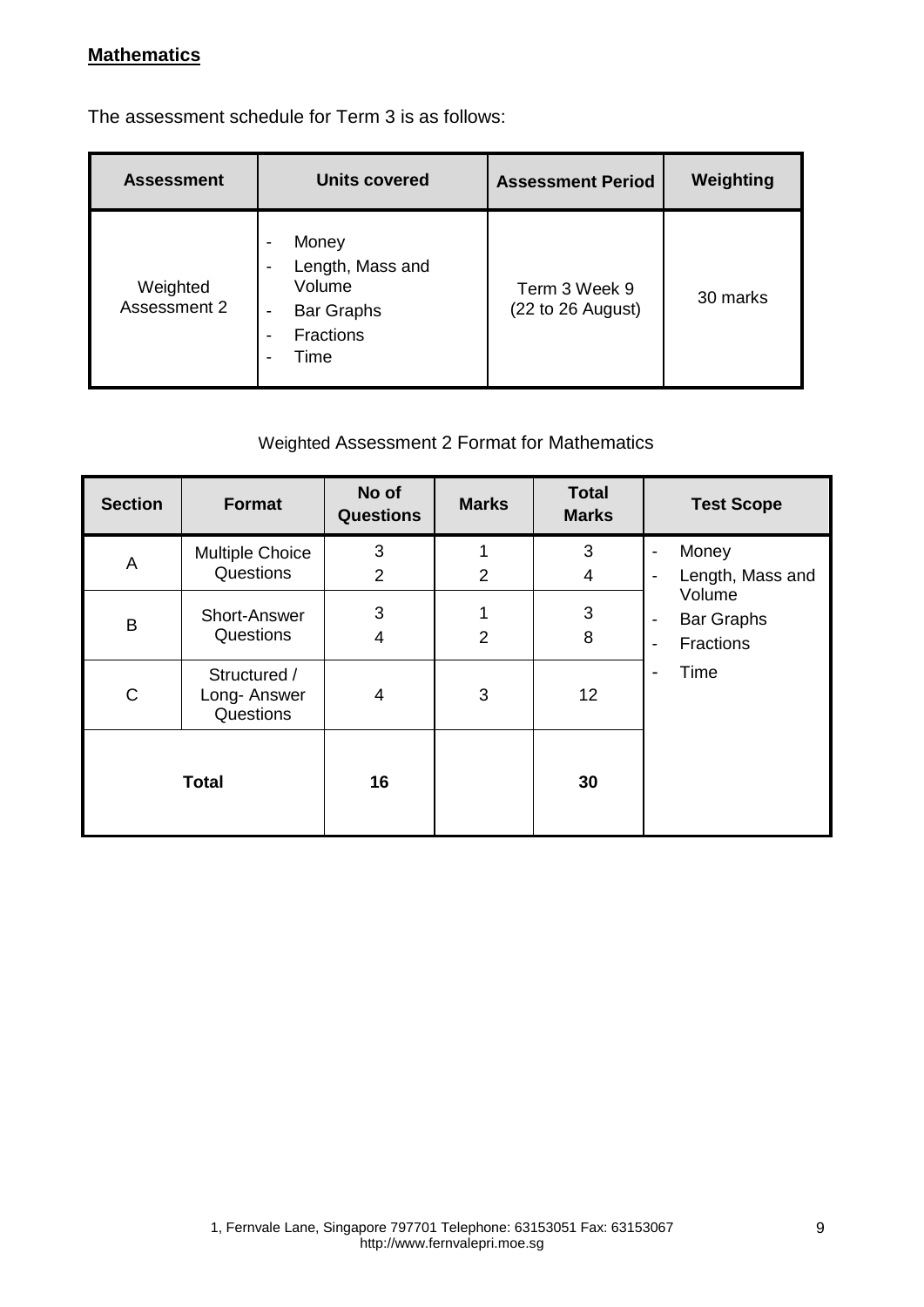### **Science**

The assessment schedule for Term 3 is as follows:

| <b>Assessment</b>        | <b>Units covered</b>                                                                                                                                                            | <b>Assessment Period</b>                              | Weighting |
|--------------------------|---------------------------------------------------------------------------------------------------------------------------------------------------------------------------------|-------------------------------------------------------|-----------|
| Weighted<br>Assessment 2 | <b>Theme: Diversity</b><br>Chapter 5: Exploring<br><b>Materials</b><br><b>Theme: Cycles</b><br>Chapter 1: Life cycles of<br>some animals<br>Chapter 2: Life cycles of<br>plants | Term 3 Week 8<br>$(15 \text{ to } 19 \text{ August})$ | 25 marks  |

Weighted Assessment 2 Format for Science

| <b>Section</b> | <b>Format</b>                          | No of<br><b>Questions</b> | <b>Marks</b>   | <b>Total</b><br><b>Marks</b> | <b>Test Scope</b>                                                                     |
|----------------|----------------------------------------|---------------------------|----------------|------------------------------|---------------------------------------------------------------------------------------|
| A              | <b>Multiple</b><br>Choice<br>Questions |                           | $\overline{2}$ | 14                           | <b>Theme: Diversity</b><br>Chapter 5: Exploring<br>$\blacksquare$<br><b>Materials</b> |
| B              | Open<br>Ended<br>Question              | 4                         | $2$ to 4       | 11                           | <b>Theme: Cycles</b><br>Chapter 1: Life cycles<br>$\blacksquare$<br>of some animals   |
| Total          |                                        | 10                        |                | 25                           | Chapter 2: Life cycles<br>$\blacksquare$<br>of plants                                 |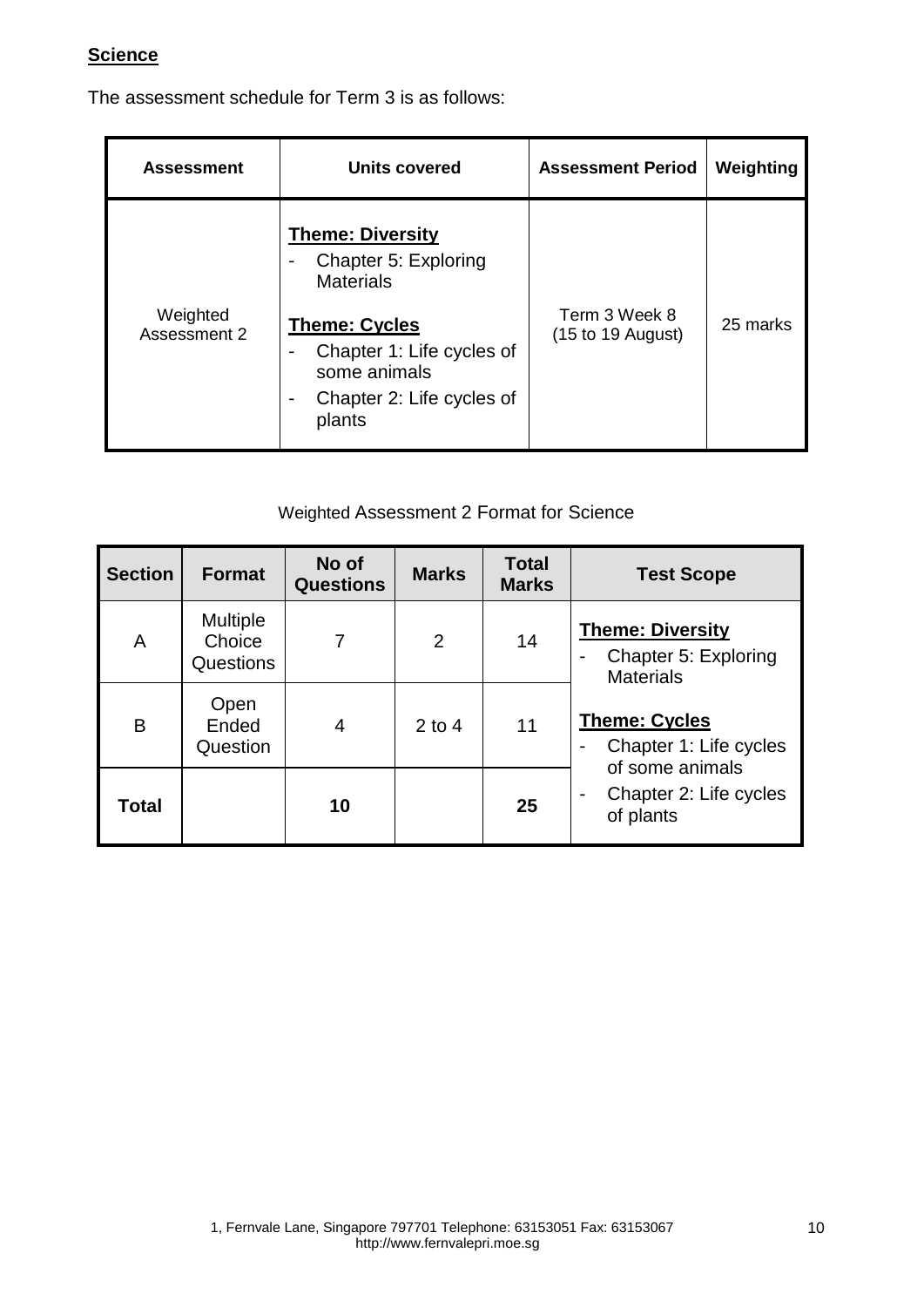## **Mother Tongue Languages**

The assessment schedule for Term 3 is as follows:

### **Chinese Language**

| 年级      |                | 小三 (PRIMARY 3CL/TERM 3) |                  |     |             |  |
|---------|----------------|-------------------------|------------------|-----|-------------|--|
| 范围      |                | 第1课到第12课                |                  |     |             |  |
|         | 测试期            | 第三学段第八周 (8月15日-8月19日)   |                  |     |             |  |
| 试卷      | 考查项目           | 考查方式                    | 分数<br>题数<br>考查内容 |     |             |  |
|         | 辨字测验           | 多项选择                    | 5                | 5分  | 辨别音近字和形似字的能 |  |
|         |                |                         |                  |     | 力           |  |
|         | 词语选择           | 多项选择                    | $\overline{4}$   | 4分  | 在语境中应用词语的能力 |  |
| $( = )$ | 词语搭配           | 多项选择                    | 5                | 5分  | 对词语的意思及其用法的 |  |
|         |                | /填充                     |                  |     | 掌握          |  |
|         | 阅读理解           | 开放式                     | 3                | 6分  | 考查理解篇章的能力   |  |
|         | 部分试卷 ( 二 ) 总分: |                         | 17               | 20分 |             |  |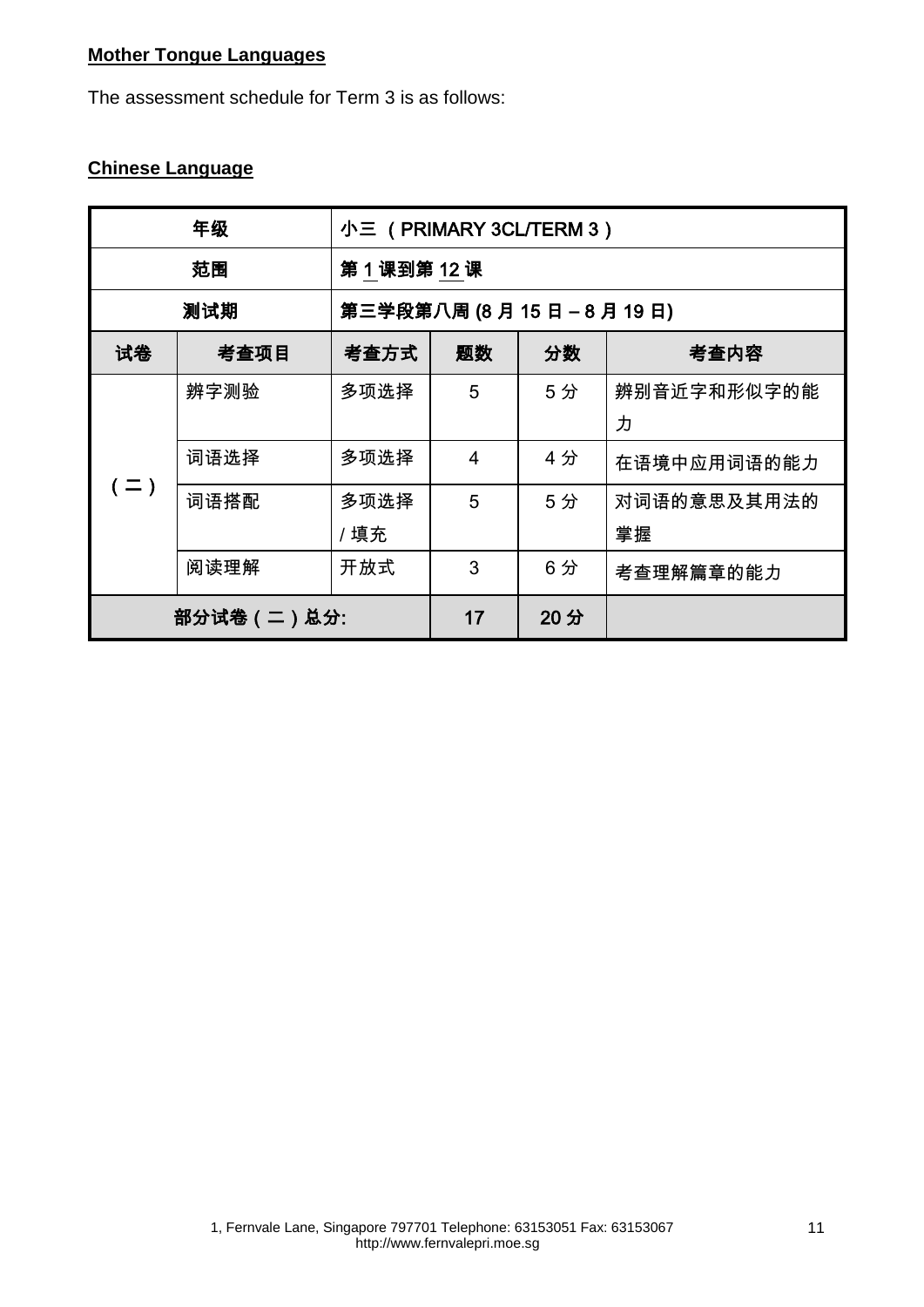### **Malay Language**

| Jangka Masa Penilaian                                        |                                                                                                                                    | Term 3 Week 8 (15 Aug - 19 Aug)  |                                          |                          |  |
|--------------------------------------------------------------|------------------------------------------------------------------------------------------------------------------------------------|----------------------------------|------------------------------------------|--------------------------|--|
| <b>Kertas</b><br>(Paper)                                     | <b>Skop Ujian</b><br>(Test Scope)                                                                                                  | <b>Jenis Item</b><br>(Item Type) | <b>Bil. Item</b><br>(Number<br>of Items) | <b>Markah</b><br>(Marks) |  |
| <b>KERTAS2</b>                                               | Imbuhan<br>Menilai keupayaan murid<br>menggunakan imbuhan yang<br>sesuai berdasarkan konteks<br>yang diberikan.                    | <b>MCQ</b>                       | $\overline{7}$                           | $\overline{7}$           |  |
| Penggunaan<br>Bahasa dan<br>Kosa Kata<br>$(45 \text{ mini})$ | Peribahasa<br>Menilai keupayaan murid<br>menggunakan pengetahuan<br>peribahasa dalam konteks yang<br>sesuai.                       | <b>MCQ</b>                       | $\overline{7}$                           | $\overline{7}$           |  |
|                                                              | <b>Melengkapkan Teks</b><br>Menilai keupayaan murid<br>menggunakan kosa kata yang<br>sesuai berdasarkan konteks<br>yang diberikan. | <b>OE</b>                        | 3                                        | 6                        |  |
| Jumlah Keseluruhan / Total                                   |                                                                                                                                    |                                  |                                          |                          |  |

# **Tamil Language**

| தொடர்கணிப்புக் காலம்                     | ஆகஸ்ட் 15 – ஆகஸ்ட் 19<br>(நேர அளவு : 50 நிமிடங்கள்) |                |  |
|------------------------------------------|-----------------------------------------------------|----------------|--|
| தொடர்கணிப்பு 2                           |                                                     |                |  |
| பொருளடக்கம்<br>(மொழித்திறன்)             | வினாக்களின்<br>எண்ணிக்கை                            | மதிப்பெண்கள்   |  |
| அ1. சொற்பொருள் (தெரிவுவிடை)              | 3                                                   | 3              |  |
| அ2. மூவிடப்பெயரும் வினையும் (தெரிவுவிடை) | 3                                                   | 3              |  |
| அ3. காலங்கள் (தெரிவுவிடை)                | $\overline{2}$                                      | $\overline{2}$ |  |
| அ4. அடைமொழி (தெரிவுவிடை)                 | 3                                                   | 3              |  |
| ஆ1. செய்யுள் (தெரிவுவிடை)                | 3                                                   | 3              |  |
| இ.<br>கருத்தறிதல் (சுயவிடை)              | 3                                                   | 6              |  |
| மொத்தம்                                  | 17                                                  | 20             |  |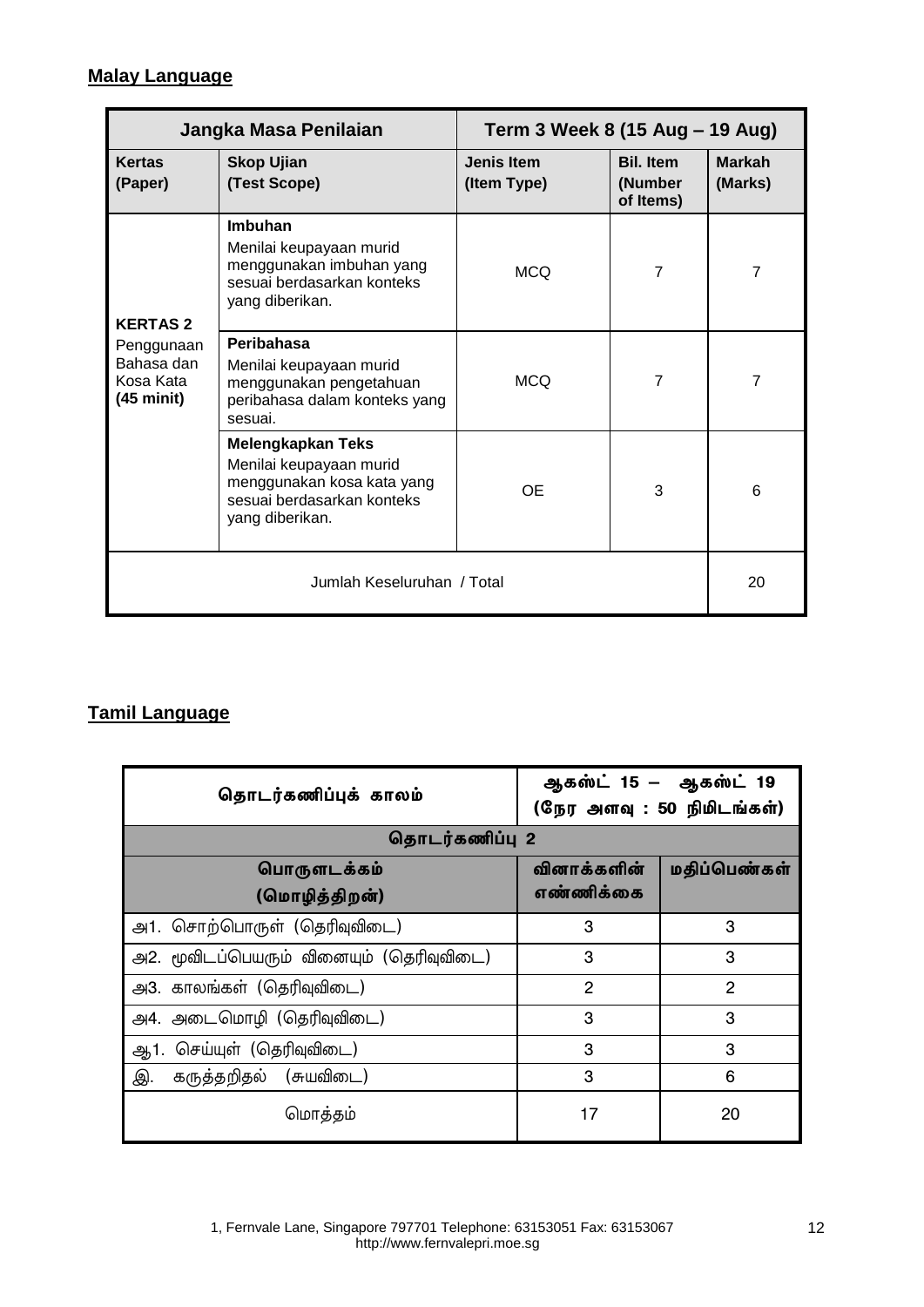#### **Annex 3**

## **Primary 3 EYE (Term 4) Schedule**

1. The End-Of-Year Examination will take place on the following dates:

| Date / (Day)          | <b>Subject</b>                                       | <b>Duration</b>           |
|-----------------------|------------------------------------------------------|---------------------------|
| 26 September (Monday) | English Language Oral &<br><b>Mother Tongue Oral</b> | Within<br>curriculum time |
|                       | English Language Paper 1                             | $50 \text{ min}$          |
| 13 October (Thursday) | English Language Listening<br>Comprehension          | $30 \text{ min}$          |
|                       | Mother Tongue Paper 1                                | 40 min                    |
| 14 October (Friday)   | Mother Tongue Listening<br>Comprehension             | 30 min                    |
| 27 October (Thursday) | English Language Paper 2                             | 1 h 15 min                |
| 28 October (Friday)   | <b>Mathematics</b>                                   | 1 h 20 min                |
| 31 October (Monday)   | Mother Tongue Paper 2                                | 1 h                       |
| 1 November (Tuesday)  | Science                                              | 1 h 30 min                |

2. The format and scope of the EYE is attached in Annex 3.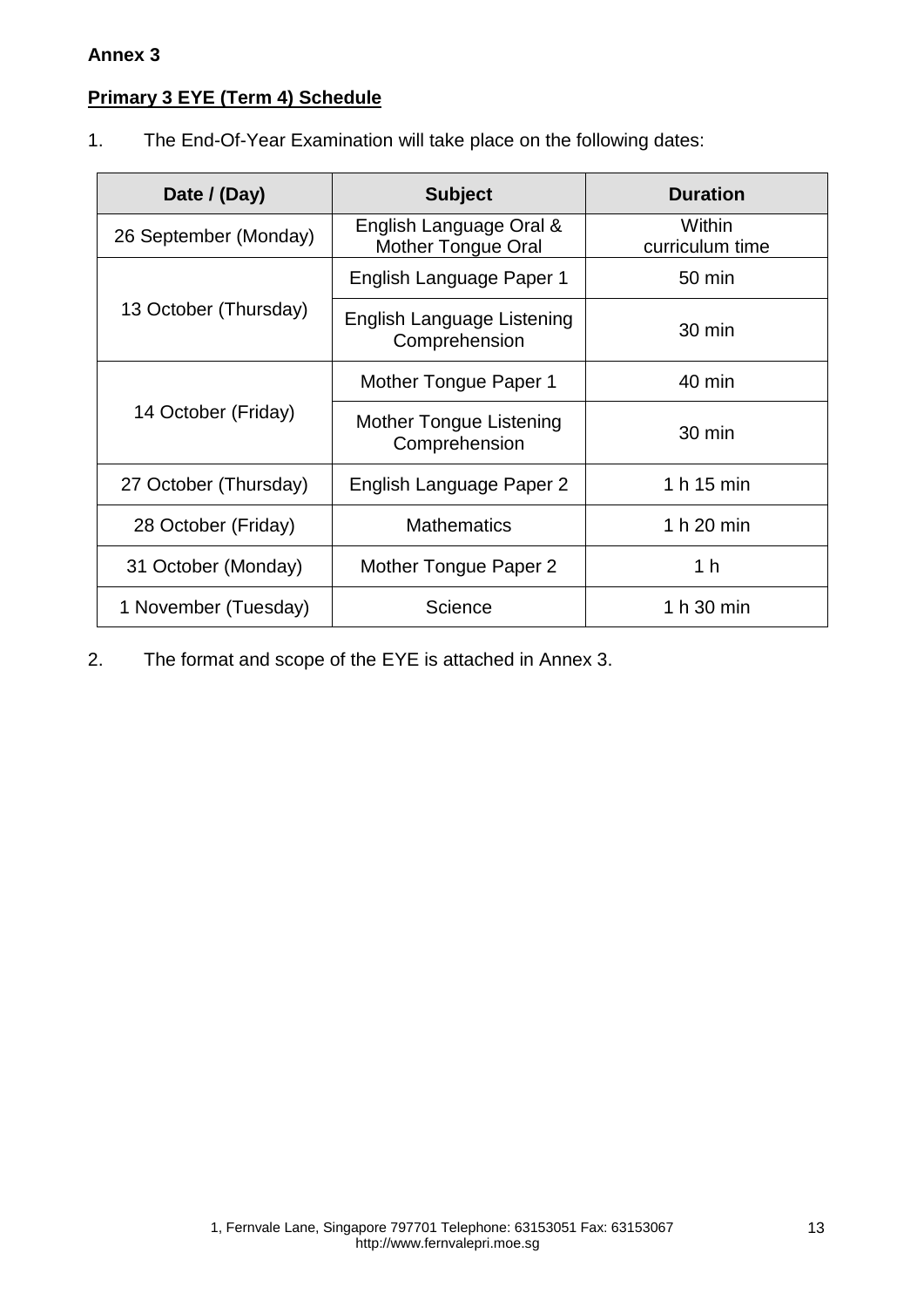## **Annex 3 – EYE (Term 4)**

### **English Language**

### **Test Scope: P3 STELLAR Units 1 to 8 Spelling Lists & Supplementary Worksheets**

| Area                       | <b>Component</b>                                                                                                                         | <b>Item Type</b>                                                                                         | No. of<br><b>Items</b>      | <b>Marks</b>   |
|----------------------------|------------------------------------------------------------------------------------------------------------------------------------------|----------------------------------------------------------------------------------------------------------|-----------------------------|----------------|
| Oral                       | <b>Reading Aloud</b>                                                                                                                     |                                                                                                          | 1<br>passage                | 6              |
| <b>Communication</b>       | Stimulus-based<br>Conversation                                                                                                           |                                                                                                          | stimulus                    | 10             |
| Listening<br>Comprehension | <b>Picture Matching</b><br>Note Taking<br>$\overline{\phantom{0}}$<br><b>MCQ Listening</b><br>Comprehension<br><b>Picture Sequencing</b> |                                                                                                          | 14                          | 14             |
| Writing                    | <b>Guided Writing</b><br>3 pictures with last<br>box open-ended<br>Helping words given                                                   | Open-Ended<br>Questions                                                                                  |                             | 20             |
|                            | Grammar                                                                                                                                  | Multiple-Choice<br>Questions                                                                             | 8                           | 8              |
|                            | Vocabulary                                                                                                                               | Multiple-Choice<br>Questions                                                                             | 6                           | 6              |
|                            | <b>Grammar Cloze</b><br>(2 passages)<br>- helping words provided                                                                         | Fill in the Blank                                                                                        | 8                           | 8              |
| <b>Language Use</b><br>and | <b>Vocabulary Cloze</b><br>- helping words provided                                                                                      | Fill in the Blank                                                                                        | 8                           | 8              |
| <b>Comprehension</b>       | <b>Sentence Combining</b>                                                                                                                | Open-Ended<br>Questions                                                                                  | 4                           | $\overline{4}$ |
|                            | Comprehension<br>(2 passages)                                                                                                            | A variety of<br>items: e.g.<br>MCQ,<br>Checking( $\sqrt{ }$ ),<br>Sequencing,<br>Open-Ended<br>Questions | Up to $8$<br>per<br>passage | 16             |
|                            | <b>Total</b>                                                                                                                             |                                                                                                          |                             | 100            |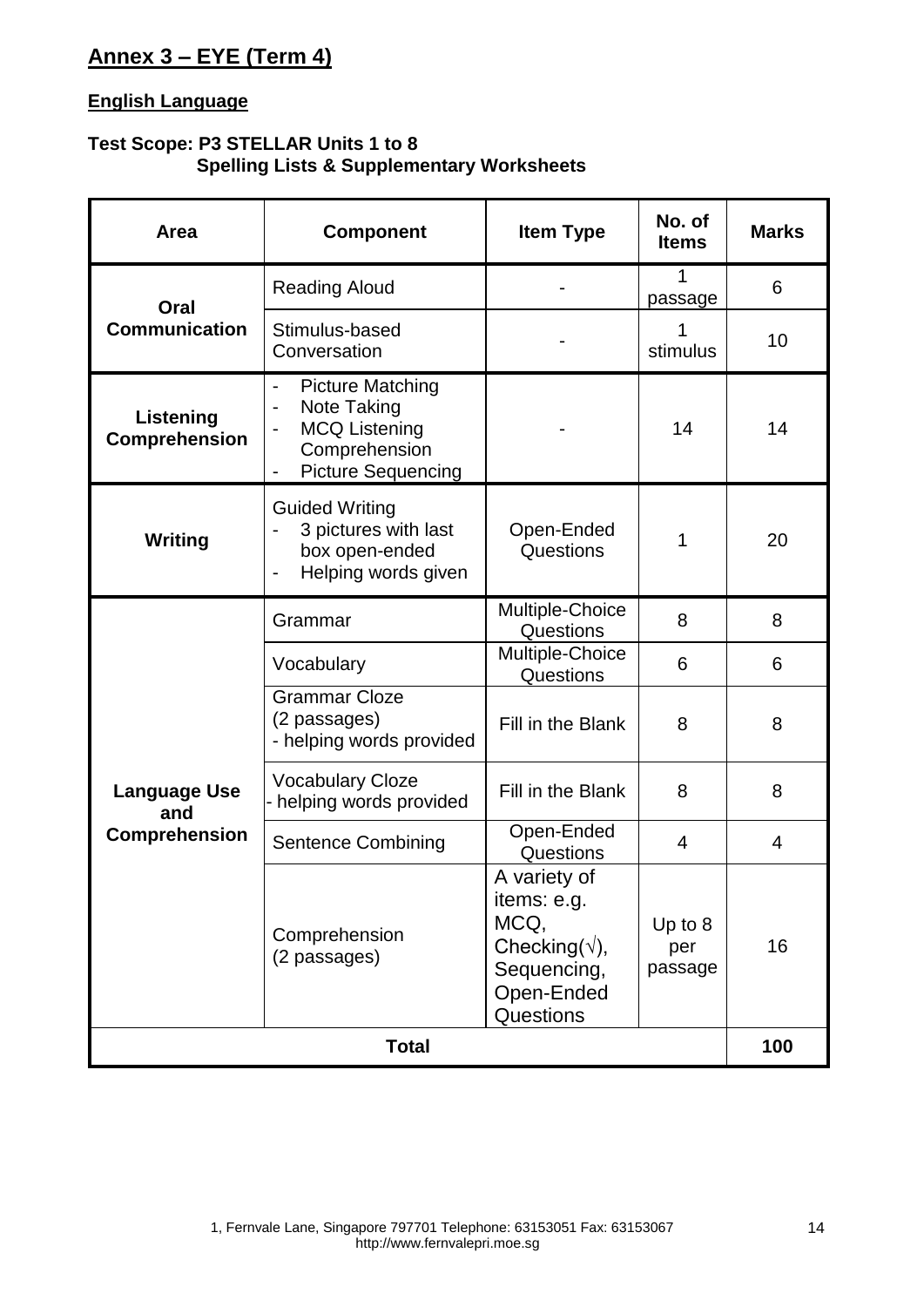## **Mathematics**

| <b>Section</b> | <b>Format</b>                                             | No of<br><b>Questions</b> | <b>Marks</b>   | <b>Total</b><br><b>Marks</b> | <b>Test Scope</b>                                                                                                                                                                        |
|----------------|-----------------------------------------------------------|---------------------------|----------------|------------------------------|------------------------------------------------------------------------------------------------------------------------------------------------------------------------------------------|
| A              | <b>Multiple</b><br>Choice<br><b>Questions</b>             | 14                        | $\overline{2}$ | 28                           | Numbers to 10 000<br><b>Addition &amp; Subtraction</b><br>$\blacksquare$<br>Within 10 000 & Word<br>Problems                                                                             |
| B              | Short-<br>Answer<br>Questions                             | 14                        | $\overline{2}$ | 28                           | <b>Multiplication Tables of</b><br>6, 7, 8 and 9<br><b>Multiplication &amp; Division</b><br>$\qquad \qquad \blacksquare$<br><b>Word Problems</b><br>$\overline{a}$<br>Involving the Four |
| C              | <b>Structured</b><br>/Long-<br>Answer<br><b>Questions</b> | 6                         | 4              | 24                           | Operations<br>Money<br>$\overline{a}$<br>Length, Mass and<br>Volume<br><b>Bar Graphs</b>                                                                                                 |
| Total          |                                                           | 34                        |                | 80                           | <b>Fractions</b><br>$\blacksquare$<br>Time<br>Angles<br>Perpendicular and<br>$\overline{\phantom{a}}$<br><b>Parallel Lines</b><br>Area & Perimeter                                       |

## **Science**

| <b>Section</b> | <b>Format</b>                          | No of<br><b>Questions</b> | <b>Marks</b> | <b>Total</b><br><b>Marks</b> | <b>Test Scope</b>                                                                                                     |
|----------------|----------------------------------------|---------------------------|--------------|------------------------------|-----------------------------------------------------------------------------------------------------------------------|
| A              | <b>Multiple</b><br>Choice<br>Questions | 23                        | 2            | 46                           | <b>Theme: Diversity</b><br><b>All Chapters</b>                                                                        |
| Β              | Open-<br>ended<br>Questions            | 10                        | $2$ to 4     | 32                           | <b>Theme: Cycles</b><br>Chapter 1: Life cycles<br>of some animals<br>Chapter 2: Life cycles<br>$\bullet$<br>of plants |
| Total          |                                        | 34                        |              | 80                           | <b>Theme: Interactions</b><br><b>All Chapters</b><br>$\bullet$                                                        |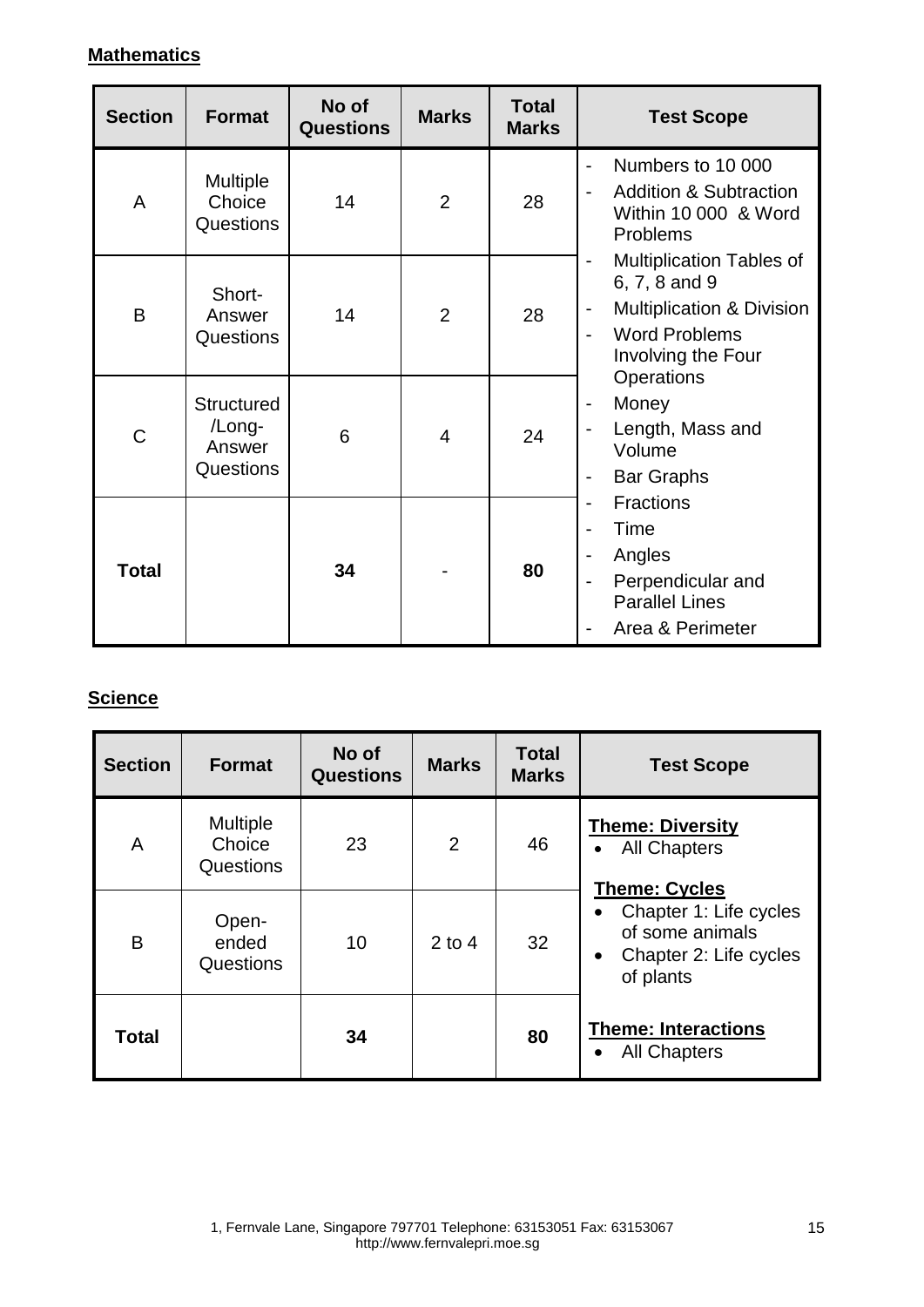### **Chinese Language**

| 年级          |                | 小三 (PRIMARY 3CL/EYE) |                |     |                   |  |
|-------------|----------------|----------------------|----------------|-----|-------------------|--|
| 范围          |                | 第1课到第15课             |                |     |                   |  |
| 试卷          | 考查项目           | 考查方式                 | 题数             | 分数  | 考查内容              |  |
| 试卷<br>$(-)$ | 看图写段           | 开放式                  | 1              | 15分 | 书写的能力<br>(80字或以上) |  |
| 试卷(一)总分:    |                |                      |                | 15分 |                   |  |
| 试卷<br>$(=)$ | 辨字测验           | 多项选择                 | 5              | 5分  | 辨别音近字和形似字的能<br>力  |  |
|             | 词语选择           | 多项选择                 | $\overline{4}$ | 4分  | 在语境中应用词语的能力       |  |
|             | 看图选词           | 多项选择<br>/填充          | 4              | 4分  | 考查理解词语的能力         |  |
|             | 词语搭配           | 多项选择<br>/填充          | 5              | 5分  | 对词语的意思及其用法的<br>掌握 |  |
|             | 仿写句子           | 开放式                  | $\overline{2}$ | 4分  | 掌握考查短语、句式的能       |  |
|             | 扩写句子           | 开放式                  | 3              | 6分  | 力                 |  |
|             | 组句成段           | 多项选择                 | $\mathbf{1}$   | 5分  | 在情境中应用词语的能力       |  |
|             | 阅读理解(一)        | 多项选择                 | 3              | 6分  | 考查理解篇章的能力         |  |
|             | 阅读理解 (二)       | 开放式                  | 3              | 6分  | 考查理解篇章的能力         |  |
|             | 试卷(二)总分:<br>30 |                      |                | 45分 |                   |  |
|             |                | 口试与听力                |                |     |                   |  |
|             | 朗读篇章           | 朗读                   | 1              | 10分 | 语音和语调             |  |
| 口试          | 看图说话           | 描述图意                 | 1              | 10分 | 描述图意(单图)          |  |
|             | 会话             | 对话                   | 1              | 10分 | 口语表达能力            |  |
| 听力<br>理解    | 听力理解           | 多项选择                 | 10             | 10分 | 听记的能力             |  |
| 口试与听力理解总分:  |                |                      |                | 40分 |                   |  |
| 总分:         |                |                      | 100分           |     |                   |  |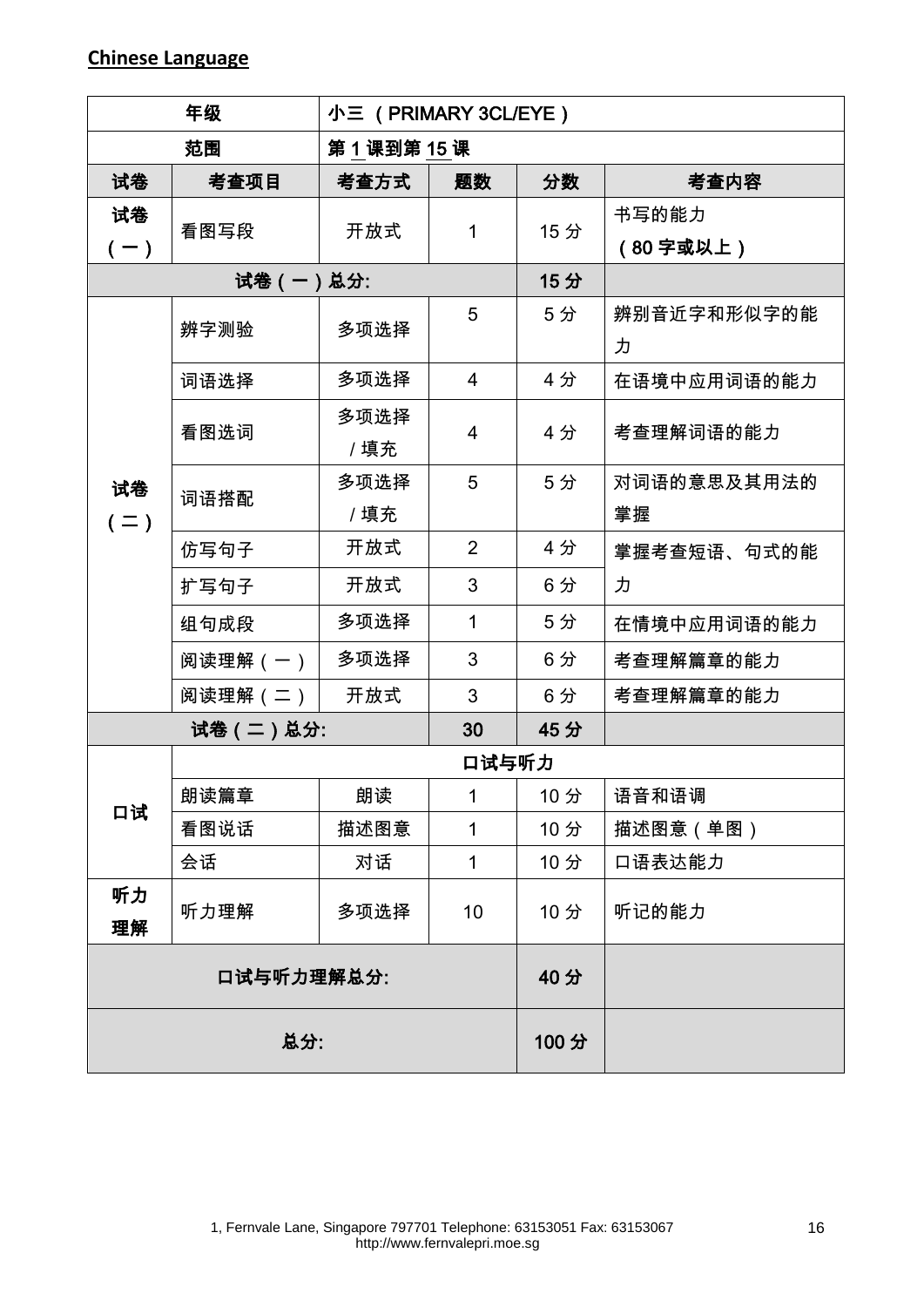### **Malay Language**

| <b>Kertas</b><br>(Paper)                                 | <b>Skop Ujian</b><br>(Test Scope)                                                                                                                            | <b>Jenis Item</b><br>(Item Type) | <b>Jumlah Item</b><br>(Number of<br>Items) | <b>Markah</b><br>(Marks) |  |  |
|----------------------------------------------------------|--------------------------------------------------------------------------------------------------------------------------------------------------------------|----------------------------------|--------------------------------------------|--------------------------|--|--|
| Lisan (Oral)                                             | 1.1<br>Bacaan Lantang<br>1.2 Penerangan<br>Bergambar<br>1.3 Perbualan berkaitan<br>dengan gambar                                                             |                                  | 1 Petikan<br>1 Gambar                      | 30                       |  |  |
| Kefahaman<br>Mendengar<br>(LC)                           | Murid harus memilih jawapan yang paling<br>sesuai berdasarkan petikan dalam cakera<br>padat yang dimainkan.                                                  |                                  | 10                                         | 10                       |  |  |
| <b>Kertas 1</b><br>(Paper 1)                             | Murid harus menulis karangan berdasarkan<br>gambar dan kata-kata bantu yang diberikan.                                                                       |                                  | 1                                          | 15                       |  |  |
|                                                          | Imbuhan<br>Menilai keupayaan murid menggunakan<br>imbuhan yang sesuai berdasarkan konteks<br>yang diberikan.                                                 | <b>MCQ</b>                       | 5                                          | 10                       |  |  |
|                                                          | Peribahasa<br>Menilai keupayaan murid menggunakan<br>pengetahuan peribahasa dalam konteks<br>yang sesuai.                                                    | <b>FIB</b>                       | 4                                          | 8                        |  |  |
| <b>KERTAS 2</b><br>Penggunaan<br>Bahasa dan<br>Kefahaman | <b>Melengkapkan Teks</b><br>Menilai keupayaan murid menggunakan<br>kosa kata yang sesuai berdasarkan konteks<br>yang diberikan.                              | <b>FIB</b>                       | 5                                          | 10                       |  |  |
| $(1)$ jam $)$<br>45%                                     | Kefahaman 1<br>Menilai keupayaan murid:<br>menggunakan strategi membaca bagi<br>a)<br>membina makna<br>menunjukkan pemahaman terhadap petikan<br>yang dibaca | <b>MCQ</b><br>4                  | 8                                          |                          |  |  |
|                                                          | Kefahaman 2<br>Menilai keupayaan murid menjawab soalan<br>kefahaman berdasarkan konteks yang<br>diberikan.                                                   | <b>OE</b>                        | 5                                          | 9                        |  |  |
| Jumlah Keseluruhan / Total                               |                                                                                                                                                              |                                  |                                            |                          |  |  |

| <b>FIB</b> | Isi Tempat Kosong (Fill In The Blanks)              |
|------------|-----------------------------------------------------|
| MCQ        | Soalan Pelbagai Pilihan (Multiple-Choice Questions) |
| OE.        | Soalan Respon Bebas (Open Ended)                    |